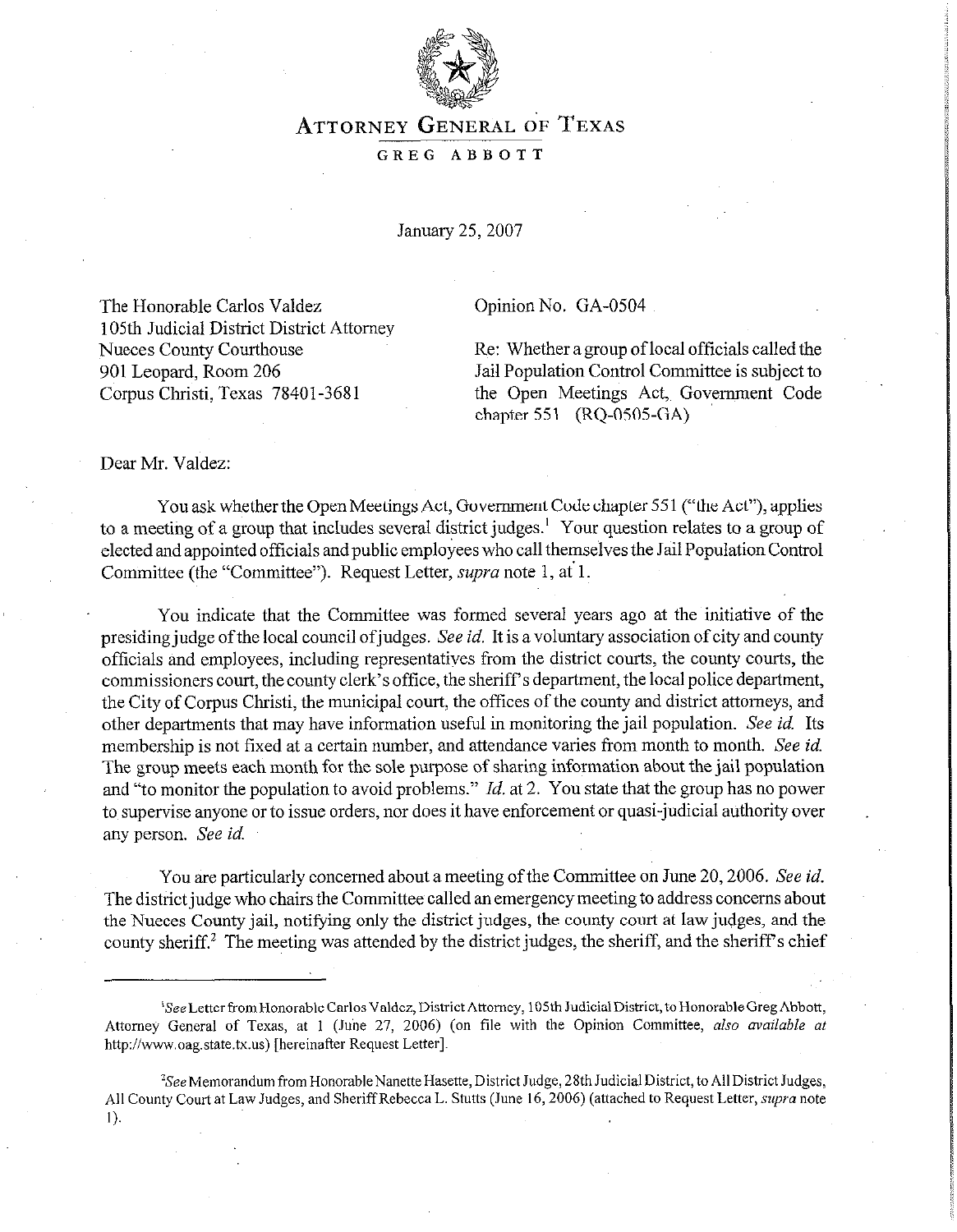deputy, and its purpose was to view photographs depicting living conditions at the jail. See *id.* The local media appeared at the meeting and asked to be allowed to attend it, but the presiding judge denied this request and held a portion of the meeting behind closed doors. *Id.* In connection with these facts, you ask the following question:

> Is a group of elected officials, appointed officials and government employees who call themselves the Jail Population Control Committee and who meet on a regular basis to monitor the county jail population and to share information with each other required to comply with the provisions of the Open Meetings Act?

*Id.* at 1.<sup>3</sup>

The Act provides that "[elvery regular, special, or called meeting of a governmental body shall be open to the public, except as provided by this chapter." TEX. GOV'T CODE ANN.  $\S 551.002$ (Vernon 2004). To be subject to the Act, an entity must be a "governmental body" as that term is defined in the Act. See *id.* § 551.001(3) (defining "governmental body"), *Sierra Club v. Austin Tramp. Study Policy Advisory* Comm., 146 S.W.2d 298, 300-01 (Tex. App.-Austin 1988, writ denied) (construing "special district," defined as a "governmental body" in the Act, to include a committee of state, county, regional and municipal public officials established pursuant to federal law); Tex. Att'y Gen. Op. No. DM-395 (1996) at 4-5 (a committee of judges exercising statutory duties with respect to a community supervision and corrections department is a "special district" within the Act). $4$  In addition, an entity must conduct "meetings" as the Act defines this term. A "meeting" includes several elements, but for purposes of your question, the significant element is that a "meeting" concerns the "public business or public policy over which the governmental body has supervision or control." TEX. GOV'T CODE ANN. § 551.001(4)(A) (Vernon 2004).

<sup>&</sup>lt;sup>3</sup>A brief suggests that the June 20 meeting was actually a meeting of judges during which they performed administrative, as opposed to judicial functions. See Brief from Jorge C. Rangel, The Range1 Law Firm, P.C., to Nancy S. Fuller, Chair, Opinion Committee, Office of the Attorney General of Texas, at 2 (Aug. 18,2006) (on file with the Opinion Committee). Because the brief provides no information indicating that any administrative functions were performed, we have accepted the requestor's characterization of the meeting.

<sup>&#</sup>x27;Attorney General Opinion DM-395 based its conclusion on sierra *Club* and on the distinction in *Benmides*  Y. *Lee* between a judge's judicial functions and his admiiistrative functions for purposes of the Open Records Act, now the Public Information Act. See Tex. Att'y Gen. Op. No. DM-395 (1996) at 4-5 (citing *Benavides v. Lee, 665* S.W.2d 151, 152 (Tex. App.—San Antonio 1983, no writ)); TEX. GOV'T CODE ANN. §§ 552.001-.353 (Vernon 2004 & Supp. 2006) (Texas Public Information Act). This office subsequently issued Open Records Decision 657, which relied on the distinction between the judicial and administrative functions of the judiciary to conclude that records of telephone calls to Texas Supreme Court justices and their staff members were public records under the Public Information Act. See Tex. Att'y Gen. ORD-657 (1997) at 1, 4–5. The Texas Supreme Court issued an order stating that Open Records Decision 657 was incorrect and rejecting its distinction between a court's administrative and judicial functions. See Order and Opinion Denying Request Under Open Records Act, at 1-6, 1997 WL 583726 (per curium) (not designated for publication) (Tex. Sup. Ct. Order No. 97-9141). The supreme court's rejection ofthe distinction between a judge's administrative and judicial functions raises an issue as to the correctness ofAttorney General Opinion DM-395. We need not reach this issue, because we base our conclusion on the meaning of "meeting" rather than "governmental body."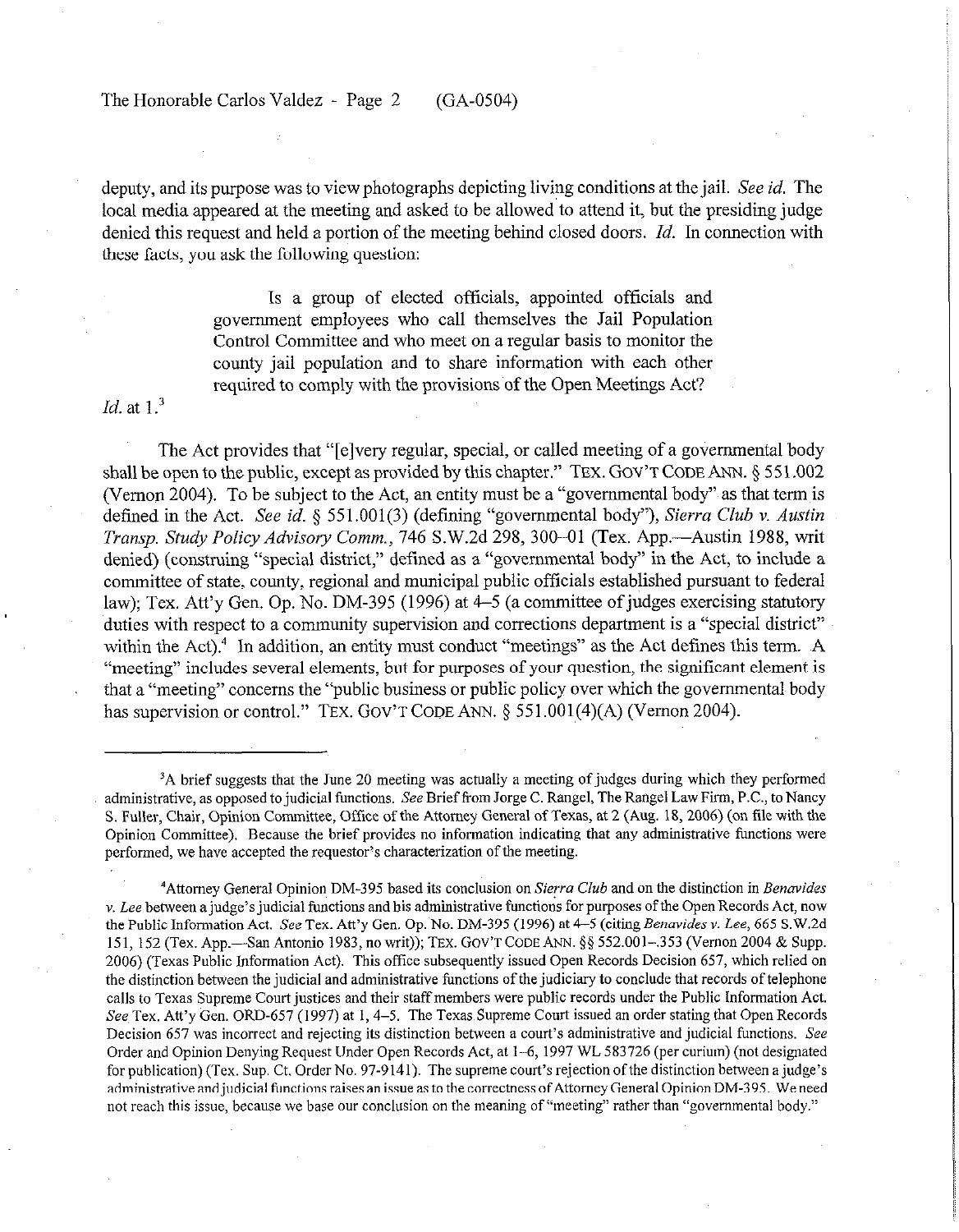Based on the information you have provided us, the Committee does not include a quorum of a commissioners court or a municipal governing body, and it is accordingly not subject to the Act as one of these entities. See *id.* 3 55 1,001(3)(B)-(C). The Committee was not created by law. It has no statutory authority or duties, nor does it exercise supervision or control over public business or public policy. Despite its title, "Jail Population and Control Committee," the Committee has no control over the county jail or its population. It is the commissioners court's duty to "provide safe and suitable jails for the county," while the county sheriff "is the keeper of the county jail [and] ... shall safely keep all prisoners committed to the jail by a lawful authority, subject to an order of the proper court." TEX. LOC. GOV'T CODE ANN.  $\S$ § 351.001(a),.041(a) (Vernon 2005). Each county jail must comply with the minimum standards for countyj ails set by Local Government Code chapter 351, subchapter A and with "the rules and procedures of the Commission on Jail Standards." *Id.*  5 35 1.002. Each county must submit to the commission a jail population report every month. See TEX. GOV'T CODE ANN. 511.0101(a) (Vernon 2004). If the report shows that the county jail has been operated in excess of its capacity for three consecutive months, "the commission may consider adoption of an order to prohibit confinement of prisoners in the county jail under Section 511.012." Id. § 511.0101(b), see id. § 511.012(b) (on issuance of commission's order, the sheriff must transfer to another facility the number of prisoners necessary to bring the county jail into compliance). Thus, authority to control the jail and its population is vested in the commissioners court, the sheriff, and the Commission on Jail Standards, not in the Committee.

A brief alleges that several judges at the meeting ordered the sheriff to take immediate action to address jail conditions, stating that they had supervisory authority to make the commissioners court act.<sup>5</sup> The Texas Constitution provides that "[t]he District Court shall have appellate jurisdiction and general supervisory control over the County Commissioners Court, with such exceptions and under such regulations as may be prescribed by law." TEX. CONST. art. V, § 8; see TEX. GOV'T CODE ANN. \$24.020 (Vernon 2004) (tracking Texas Constitution article V, section 8). However, a district court's "general supervisory control" over a commissioners court exists only when the district court's jurisdiction is properly invoked by the filing of a lawsuit. *See Hooten v. Enriquez*, 863 S.W.2d 522, 528 n.7 (Tex. App.—El Paso 1993, no writ) (citation omitted). Nor does the Committee have the authority to order the sheriff to take action, although it could offer him advice. Thus, the judges' remarks at the meeting do not indicate that any supervision or control over public business or public policy is vested in the Committee. An advisory committee without authority to control or supervise public business or policy does not hold "meetings" under the Act and thus is not subject to the Act. See Tex. Att'y Gen. Op. No. GA-0232 (2004) at 3-5.

In conclusion, the Committee does not supervise or control public business or public policy and is accordingly not subject to the Open Meetings Act. The Committee may, of course, open its meetings to the public if it wishes to do so.

<sup>&</sup>lt;sup>5</sup>See Brief from Joel R. White, Attorney at Law, to Nancy S. Fuller, Chair, Opinion Committee, Office of the Attorney General of Texas, at I (Aug. 21,2006) (on file with the Opinion Committee).